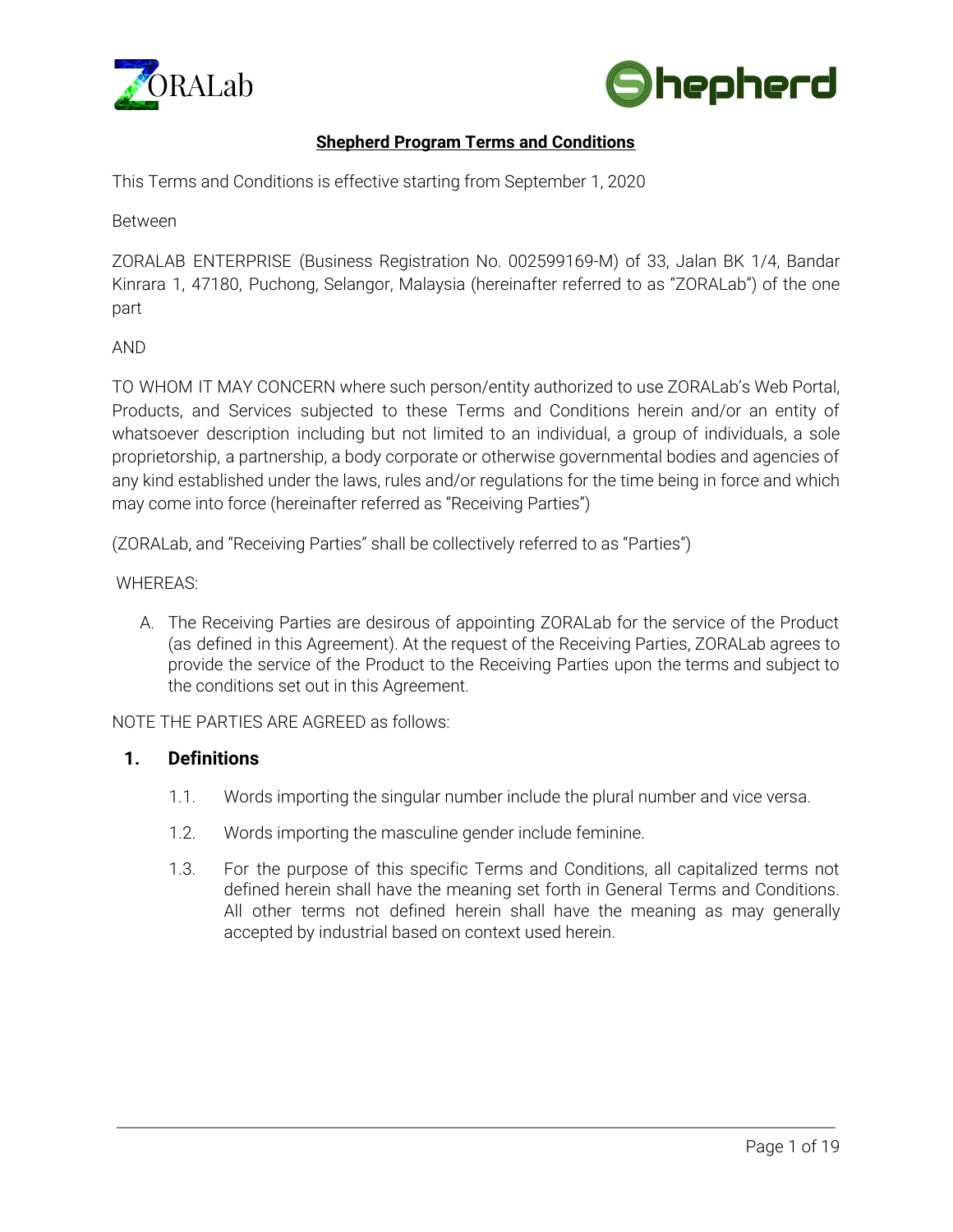



| <b>Customer</b>                                          | Means personnel or entity who purchased and subscribed to any ZORALab<br>Products.   |
|----------------------------------------------------------|--------------------------------------------------------------------------------------|
| <b>General</b><br>Terms and<br><b>Conditions</b>         | Means the Terms and Conditions for across ZORALab referred in Appendix I.            |
| <b>Talent</b>                                            | Means a person or an android or a robot delivering the result for the Product.       |
| <b>Instance</b>                                          | Means an execution process from multiple parallel executions in the Product.         |
| <b>Product</b>                                           | Means ZORALab's Tech Support Shepherd Program.                                       |
| <b>Specific</b><br><b>Terms and</b><br><b>Conditions</b> | Means all the Terms and Conditions off this Agreement except Terms in<br>Appendix I. |
| <b>You or Yours</b>                                      | Means the Receiving Parties.                                                         |

### **2. General**

2.1. For the avoidance of doubt, the Specific Terms and Conditions shall always be read together with the General Terms and Conditions. In the event of inconsistency between the Specific Terms and Conditions and the General Terms and Conditions, the former shall prevail.

## **3. Availability and Eligibility**

- 3.1. The Product is available since March 1, 2020 and shall continue to be available until further notice is issued by ZORALab. Any extension of discontinuation of this Program shall be at sole discretion of ZORALab.
- 3.2. The Product shall be eligible for both existing and new ZORALab customers ("Customers").
- 3.3. Notwithstanding the aforementioned, ZORALab reserves the right at its sole discretion to include any other customers who ZORALab deems fit for the Product.
- 3.4. The Receiving Parties will continue to enjoy the Product as long as the same remains active and offered by ZORALab.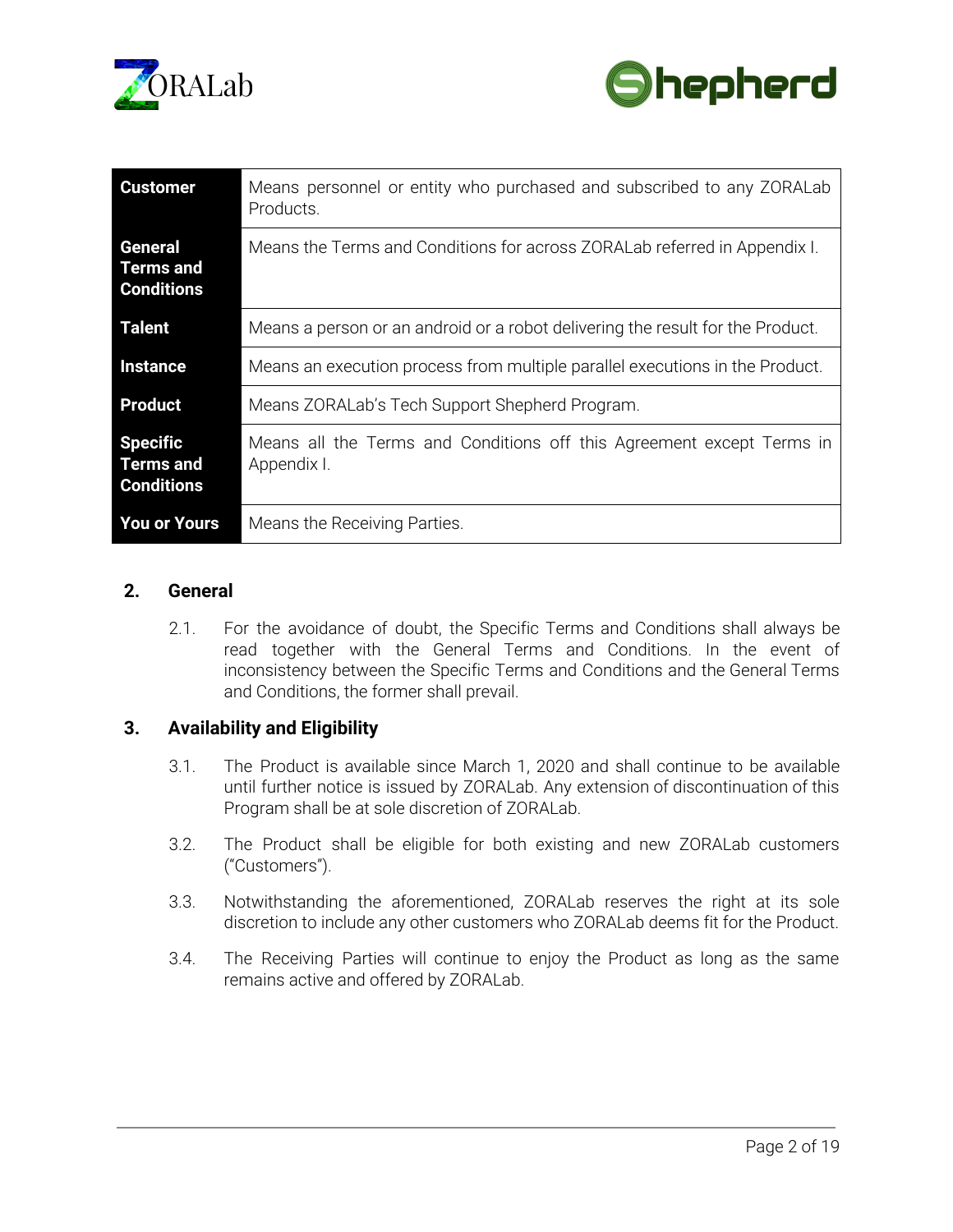



3.5. ZORALab reserves the right to make any alteration or changes to the Product or any part thereof, or suspend the Product or any part thereof with or without prior notice and ZORALab shall not be liable for any loss or inconvenience to the Receiving Parties resulting therefrom.

### **4. Shepherd Program**

- 4.1. The Product shall commence on the Activation (referred to Clause 1 of the Appendix I) Date and shall continue to be effective until termination of the Product.
- 4.2. In the event of the Activation Date falls before The Receiving Party's billing cycle, the monthly commitment fee of the existing Product shall be prorated from the date of Activation Date.

| <b>Details</b>                          | <b>Descriptions</b>                                                                                                                                                               |
|-----------------------------------------|-----------------------------------------------------------------------------------------------------------------------------------------------------------------------------------|
| <b>Monitoring Tasks</b>                 | Refers to Appendix II.                                                                                                                                                            |
| Presentation                            | On-Site Monitoring.                                                                                                                                                               |
| <b>Credit Limit</b>                     | Limited By Deposit Amount.                                                                                                                                                        |
| Deposit                                 | Optional.                                                                                                                                                                         |
| Issue or Log<br>Tracker                 | Included.                                                                                                                                                                         |
| Communications<br>Channel               | Phone, Instant Messaging, Email, or Issue Tracker.                                                                                                                                |
| <b>Work During</b><br>Off-Working Hours | Available solely at our discretion.                                                                                                                                               |
| Auto-upgrade Rate<br>Tier               | Tier 1, Tier 2, Tier 3, and Tier 4.                                                                                                                                               |
| Auto-downgrade<br><b>Rate Tier</b>      | Tier 2, Tier 3, and Tier 4                                                                                                                                                        |
| Tier Services &<br>Pricing              | Tier 1 (min 4 hours per Month) - MYR 320.00<br>Tier 2 (min 8 hours per Month) - MYR 600.00<br>Tier 3 (min 16 hours per Month) - MYR 1190.00<br>Beyond Tier 3 - MYR 74.00 per hour |

4.3. The subscription fees are as follows: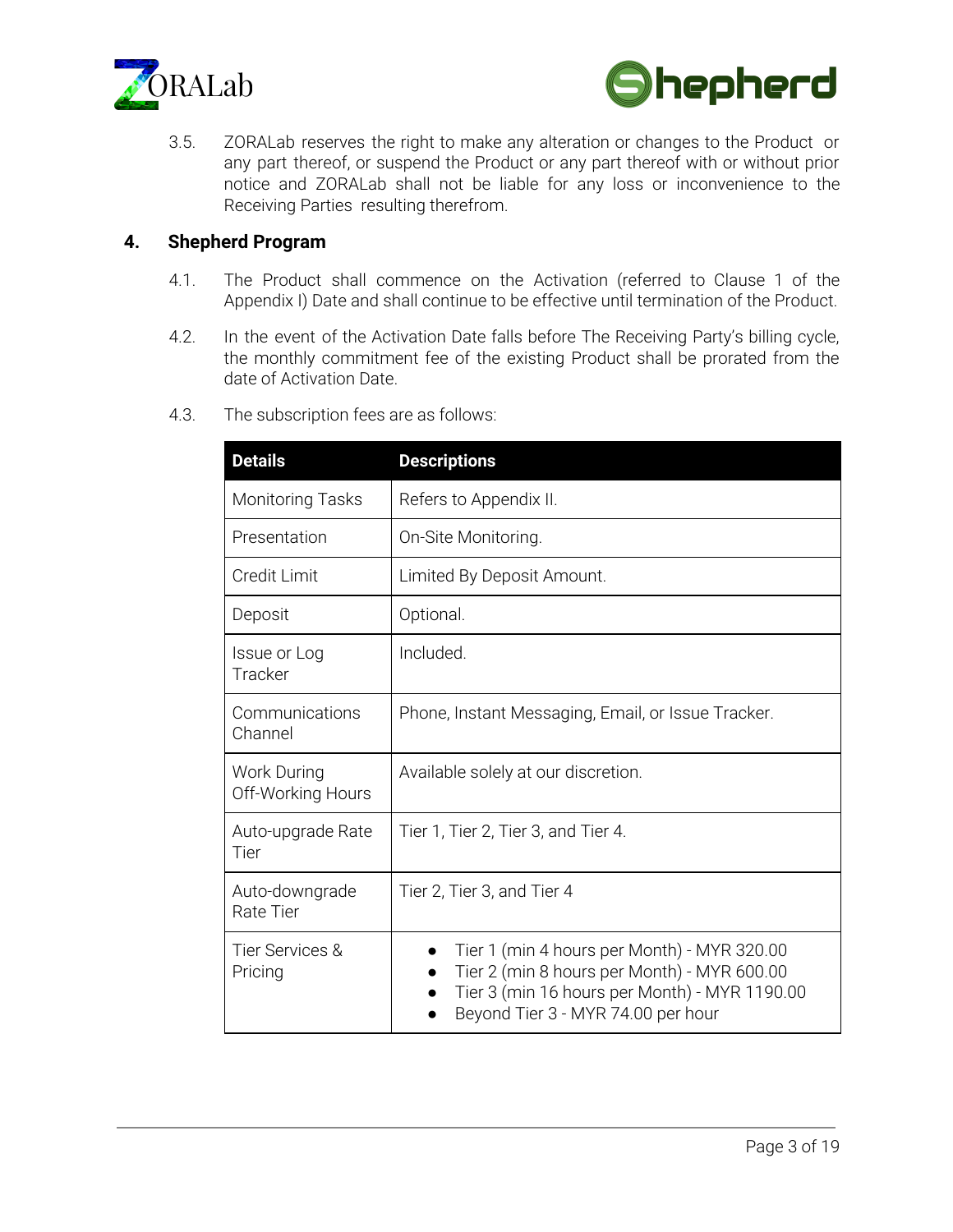



- 4.4. Important Notes:
	- 4.4.1. Hour in the Product shall complies to all the following conditions:
		- 4.4.1.1. By 60 minutes duration in time;
		- 4.4.1.2. By a single (1) Talent in situations where many Talents are required;
		- 4.4.1.3. By a single (1) Instance when parallel executions are available.
	- 4.4.2. In the event of multiple Talents or multiple Instances available for executions, the Program shall multiply the Tier hours according to the number of talents and the number of executions accordingly using the following formula:
		- 4.4.2.1. Actual Hours = (Completion Hours in Time)  $\times$  (Number of Talents)  $\times$ (Number of Instances)
	- 4.4.3. Tier packages are always charged starting from Tier 1. If the requested monitoring efforts require longer hours that a Tier level can accommodate, it shall automatically be upgraded to the next tier. For Beyond Tier 3, a rate per hour applies to all incurred hours.
	- 4.4.4. With absence of Beyond Tier 3, in the event the Receiving Party do not fully utilise the allocated hours in a given tier, the balance hours shall be forfeited and shall not be carried forward to the next billing cycle.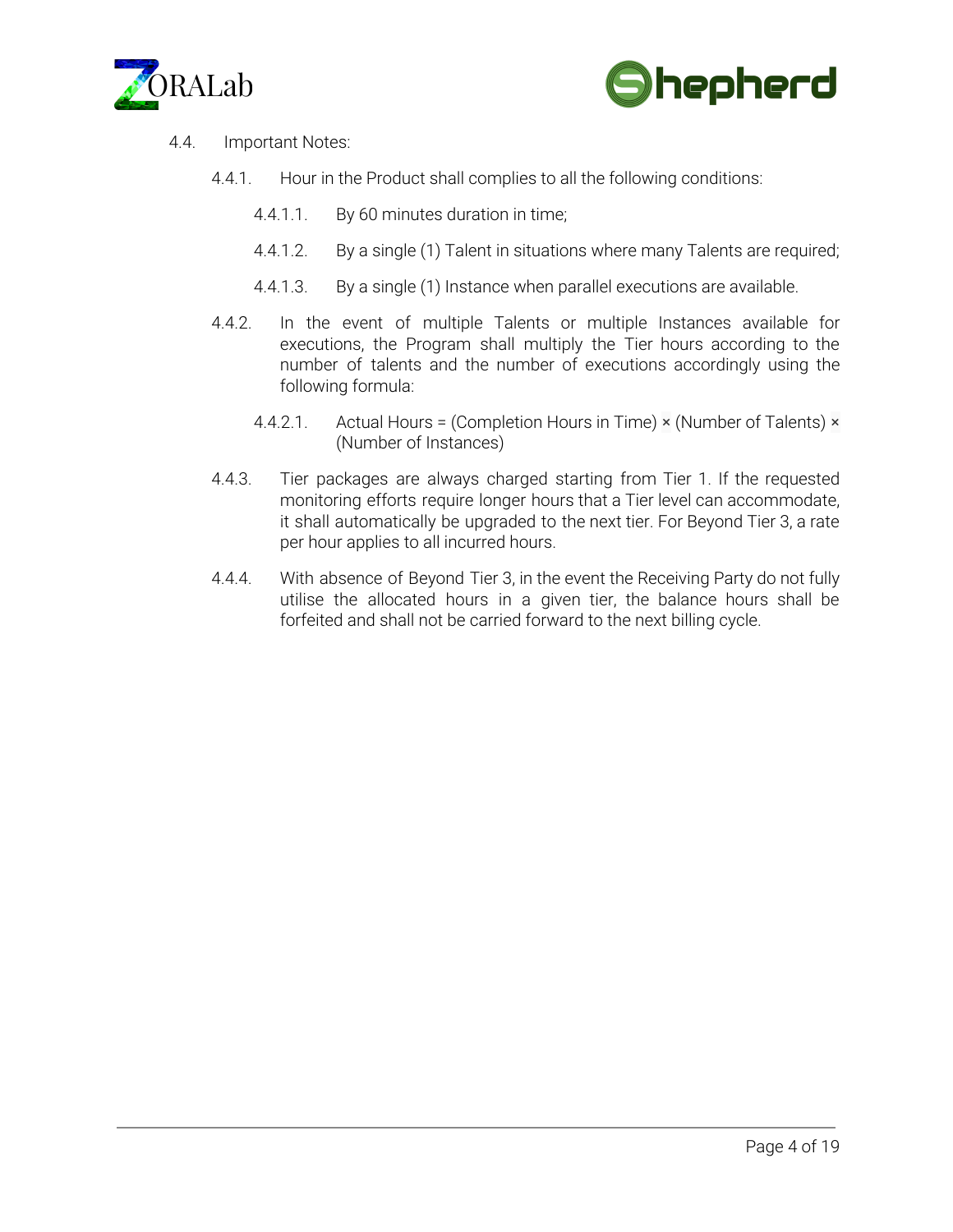



# **APPENDIX I**

General Terms and Conditions

# **1. Definitions**

- 1.1. Words importing the singular number includes the plural number and vice versa.
- 1.2. Words importing the masculine gender including feminine.

| <b>Account</b>                              | Means a report containing both financial and usage description opened<br>for the Receiving Parties under our Web Portal.                                                                                                                                                                                                                                                                |
|---------------------------------------------|-----------------------------------------------------------------------------------------------------------------------------------------------------------------------------------------------------------------------------------------------------------------------------------------------------------------------------------------------------------------------------------------|
| <b>Activation,</b><br><b>Activated</b>      | Means the starting point of usage for the Products and/or Services.                                                                                                                                                                                                                                                                                                                     |
| <b>Agreement</b>                            | Means this Terms and Conditions and all subsequent amendments and<br>variations to the Terms and Conditions.                                                                                                                                                                                                                                                                            |
| <b>Authentication</b><br><b>Credentials</b> | Means any secret and uniquely identifiable information or identity<br>devices such as, but not limited to, username, passwords, 2-factor<br>authentication token and its generator.                                                                                                                                                                                                     |
| <b>Price, Pricing</b>                       | Means the payable amount for the Products displayed including<br>respective associated payable amount such as courier charges.                                                                                                                                                                                                                                                          |
| <b>Content</b>                              | Means a literary or artistic property (such as a book, title, writing,<br>artwork, images, movie, website, or musical composition) that is<br>capable of being printed, copied, sold, licensed, distributed, transformed<br>to another medium, translated, recorded or performed or otherwise use<br>(or not use) and to give it to another by will; and governed by copyright<br>laws. |
| <b>Deposit</b>                              | Means the payable amount for the Products in advance.                                                                                                                                                                                                                                                                                                                                   |
| <b>Notice</b>                               | Means all official bill statements, receipts, notices, requests, notice of<br>demands, writ of summons, all other legal processes and/or other<br>communications/documents.                                                                                                                                                                                                             |
| <b>Payment</b>                              | Means transactional financial amount payable through Payment<br>Method.                                                                                                                                                                                                                                                                                                                 |
| <b>Payment Method</b>                       | Means official and legit finance process exchange channels for<br>purchased Products and Services such as, but not limited to:<br>Bank Transfer & E-Wallet<br>$1_{\cdot}$<br>2. Credit Card<br>3. Cash                                                                                                                                                                                  |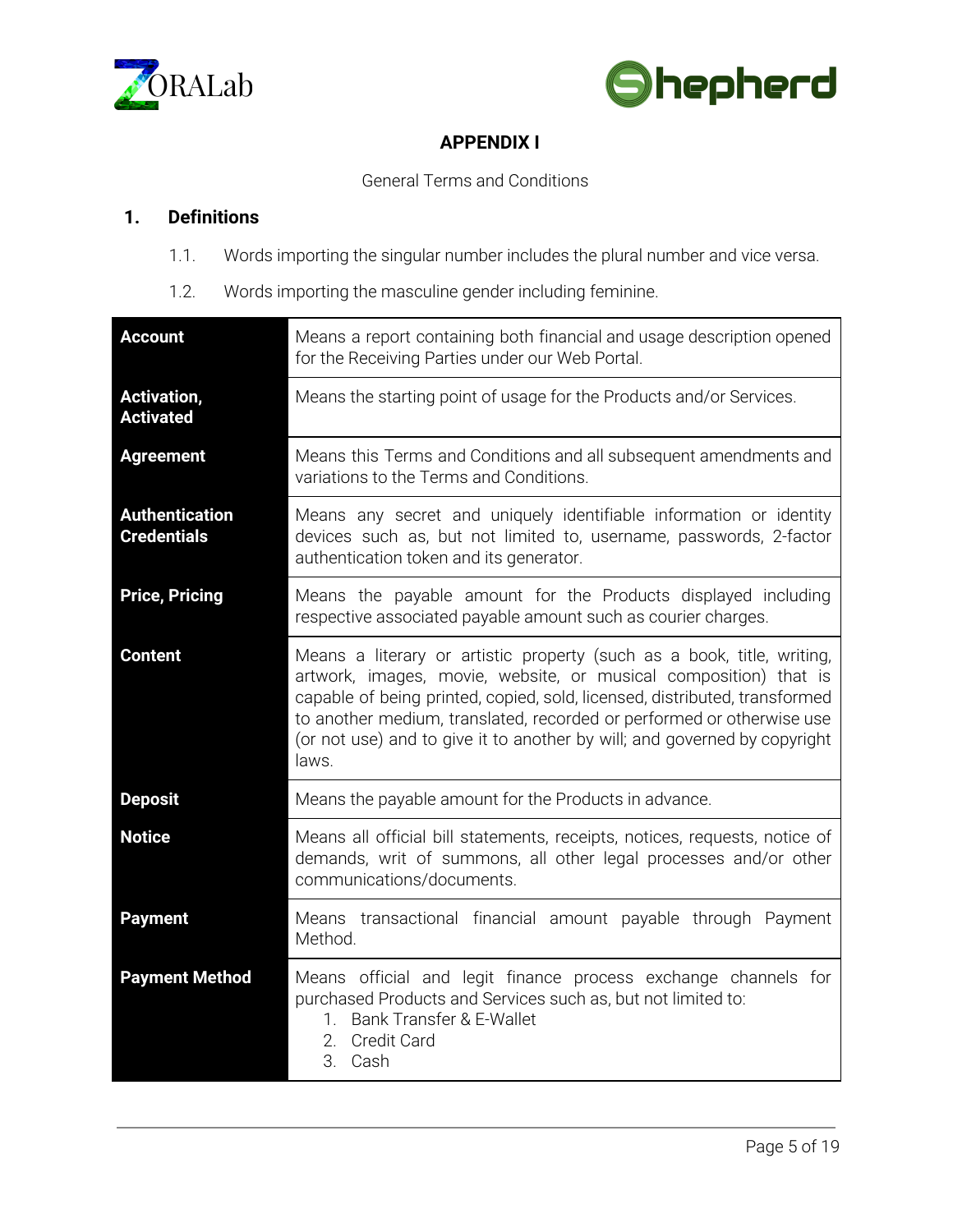



| <b>PDPA</b>             | Means Malaysia Personal Data Protection Act 2010.                                                                                                                                                                                                                                                                  |
|-------------------------|--------------------------------------------------------------------------------------------------------------------------------------------------------------------------------------------------------------------------------------------------------------------------------------------------------------------|
| PII                     | Means Personal Identifiable Information that can be used to distinguish<br>or trace an individual's identity, either alone or when combined with<br>other personal or identifying information that is linked or linkable to a<br>specific individual, not limited to biodata, behavioral data, and health<br>data. |
| <b>Product</b>          | Means products made available via Web Portal but not limited to<br>open-source software, and service packages such as Shepherd<br>Program.                                                                                                                                                                         |
| <b>Sensitive Data</b>   | Means information that is protected against unwarranted disclosure, to<br>include PII or other private/confidential data.                                                                                                                                                                                          |
| <b>Service</b>          | Means additional services offered by ZORALab offered in conjunction to<br>the use of the Product.                                                                                                                                                                                                                  |
| <b>User Interface</b>   | Means the interactive facilities designed for The Receiving Parties to<br>interact with the Product such as, but not limited to, website, web app,<br>mobile app, and smart devices.                                                                                                                               |
| <b>Web Portal</b>       | Means any browserable Contents under the domain name zoralab.com<br>alongside with all its subpages and subdomains of any kinds.                                                                                                                                                                                   |
| <b>Working Day</b>      | Means Malaysian Time for Mondays to Friday (half day) excluding<br>public holidays, Saturdays, Sundays and any unforeseen holiday<br>declared by the Federal Government of Malaysia.                                                                                                                               |
| You, Yours              | Means The Receiving Parties.                                                                                                                                                                                                                                                                                       |
| ZORALab, We, Us,<br>Our | Collectively means ZORALab Enterprise (002599169-M) or any of its<br>subsidiaries, affiliates or successors.                                                                                                                                                                                                       |

# **2. Assignment and Tenure of Agreement**

- 2.1. The agreement shall be effective starting from the explicitly specified actions such as but not limited to form submissions from The Receiving Parties or signing of this Agreement, shall be in-force until terminated according to these Terms and Conditions.
- 2.2. The Receiving Parties are not permitted to assign or novate any or parts of their rights and obligations under the Agreement to any party without ZORALab written approval.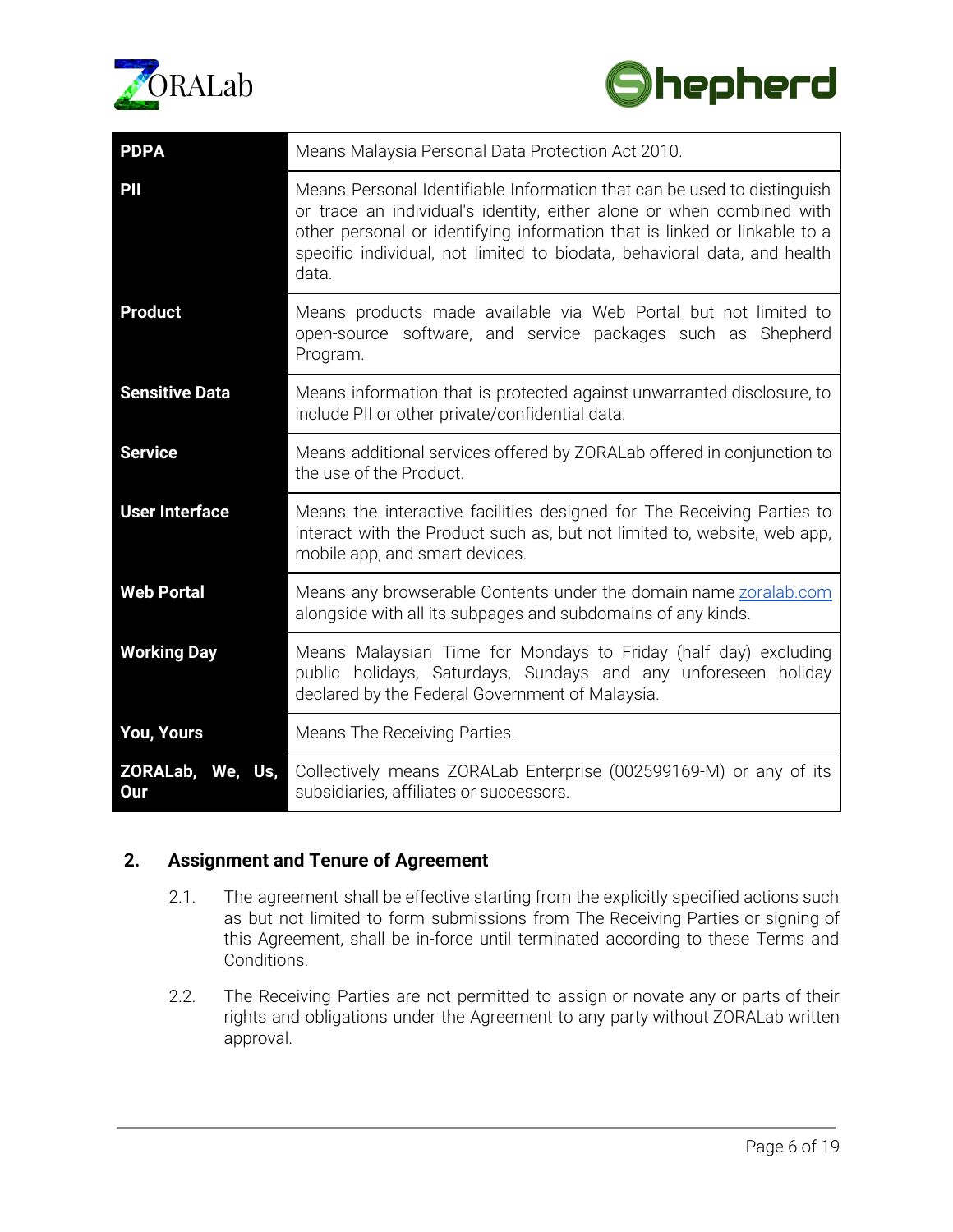



2.3. ZORALab may assign or novate all or parts of the Agreement to any third-party by written notice without prior consent from the Receiving Parties and the Receiving Parties agree to make all subsequent payments (if applicable) to ZORALab as instructed in such further notice.

# **3. ZORALab's Rights**

- 3.1. ZORALab reserves the right to make any alteration or suspending of any parts of Product and Services without prior notice to the Receiving Parties and ZORALab shall not be liable for any loss or inconvenience to the Receiving Parties resulting therefrom.
- 3.2. ZORALab reserves the right at its absolute discretion to vary, add, or otherwise amend any part of the Terms of Conditions of the Agreement.
	- 3.2.1. The Receiving Parties will be given written notice of such amendments.
	- 3.2.2. The Receiving Parties continued use of Products and Services after the effective date of the variation, changes, or amendments to the Terms and Conditions of the Agreement and the same shall constitute an unconditional acceptance of such variation, changes or amendments by the Receiving Parties.
- 3.3. In order to protect the Receiving Parties and ZORALab from transactions and identity fraud, ZORALab reserves the right, at its absolute discretion, not to communicate through suspicious channels or to ship goods to certain addresses.
- 3.4. ZORALab reserves the right to refuse permission to use the Products and Services to any individual or company for any reason, and may do so without notice.
- 3.5. ZORALab reserves the right to review the Receiving Parties conducts and contents on compliances with Terms and Conditions from the usage of the Products and Services.

## **4. Privacy, Personal Identifiable Information, and Sensitive Data**

- 4.1. The Receiving Parties acknowledge and give consent to ZORALab to use and/or disclose the PII and Sensitive Data in accordance with the PDPA.
- 4.2. ZORALab reserved the rights to generate persistent identifiable memory such as but not limited to "cookie in website" to identify The Receiving Parties in person or computing devices when using one or more of Our services. These persistent identifiable memories do not record data permanently and will be deleted once The Receiving Parties sign off Our Products and Services.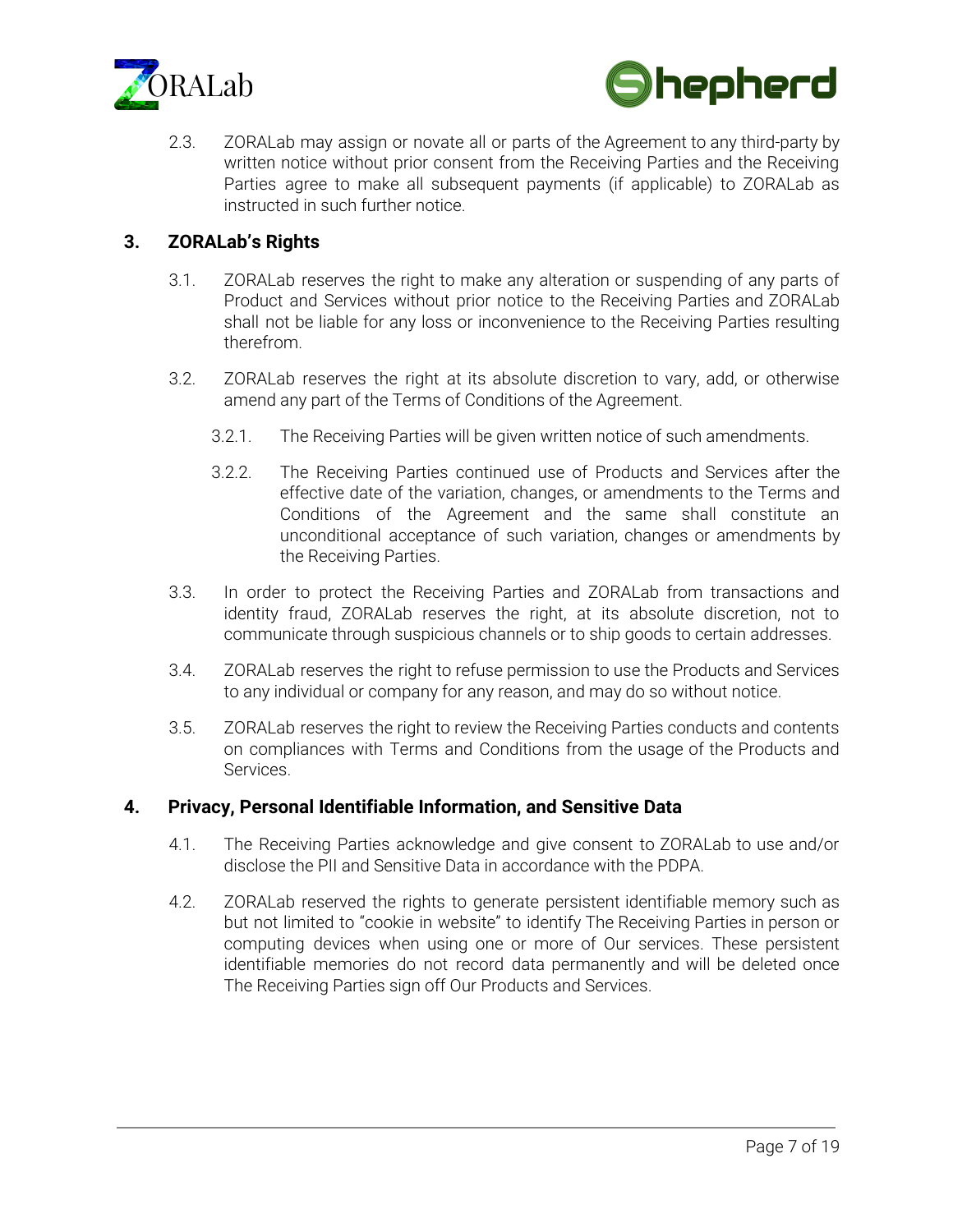



- 4.3. The Receiving Parties acknowledge and give consent to ZORALab to use logging technologies for automated recording of processing information of that The Receiving Parties uses Our Products and Services. Such information can be but not limited to web request, Internet protocol address, client application type, languages, date and time, and process statements.
- 4.4. The Receiving Parties' Sensitive Data can be collected in any way or manner including but not limited to any transactions and/or communications made from/with ZORALab. ZORALab also collects The Receiving Parties' Sensitive Data from a variety of sources, including but not limited to, at any events, seminars, road shows, customer satisfaction surveys organized and/or sponsored by us as well as from publicly available sources.
- 4.5. The Receiving Parties acknowledge and give consent to ZORALab to collect and to process The Receiving Parties' Sensitive Data for the following purposes:
	- 4.5.1. to communicate with The Receiving Parties;
	- 4.5.2. to maintain customer relationship with The Receiving Parties;
	- 4.5.3. to assess, process and provide Products, Services, and/or facilitate to The Receiving Parties;
	- 4.5.4. to administer and process any forms of payments and financial transactions related ZORALab Products and Services and/or facilities requested by The Receiving Parties;
	- 4.5.5. to provide The Receiving Parties with information and/or updates on ZORALab Products and Services, upcoming activities, promotion, and events;
	- 4.5.6. for direct marketing purposes such as but not limited to rewarding programmes, loyalty programmes, and etcetera, according to The Receiving Parties' consent;
	- 4.5.7. to facilitate The Receiving Parties for participate in, and ZORALab administration of, any but not limited to events, promotions, activities, Product, and Services;
	- 4.5.8. for ZORALab internal administration purposes;
	- 4.5.9. to enforce or defend ZORALab rights and The Receiving Parties rights under, and to comply with, ZORALab obligations under the applicable laws, legislation and regulations;
	- 4.5.10. to carry out verification and background checks as part of any recruitment and selection process in connection with The Receiving Parties for employment with ZORALab;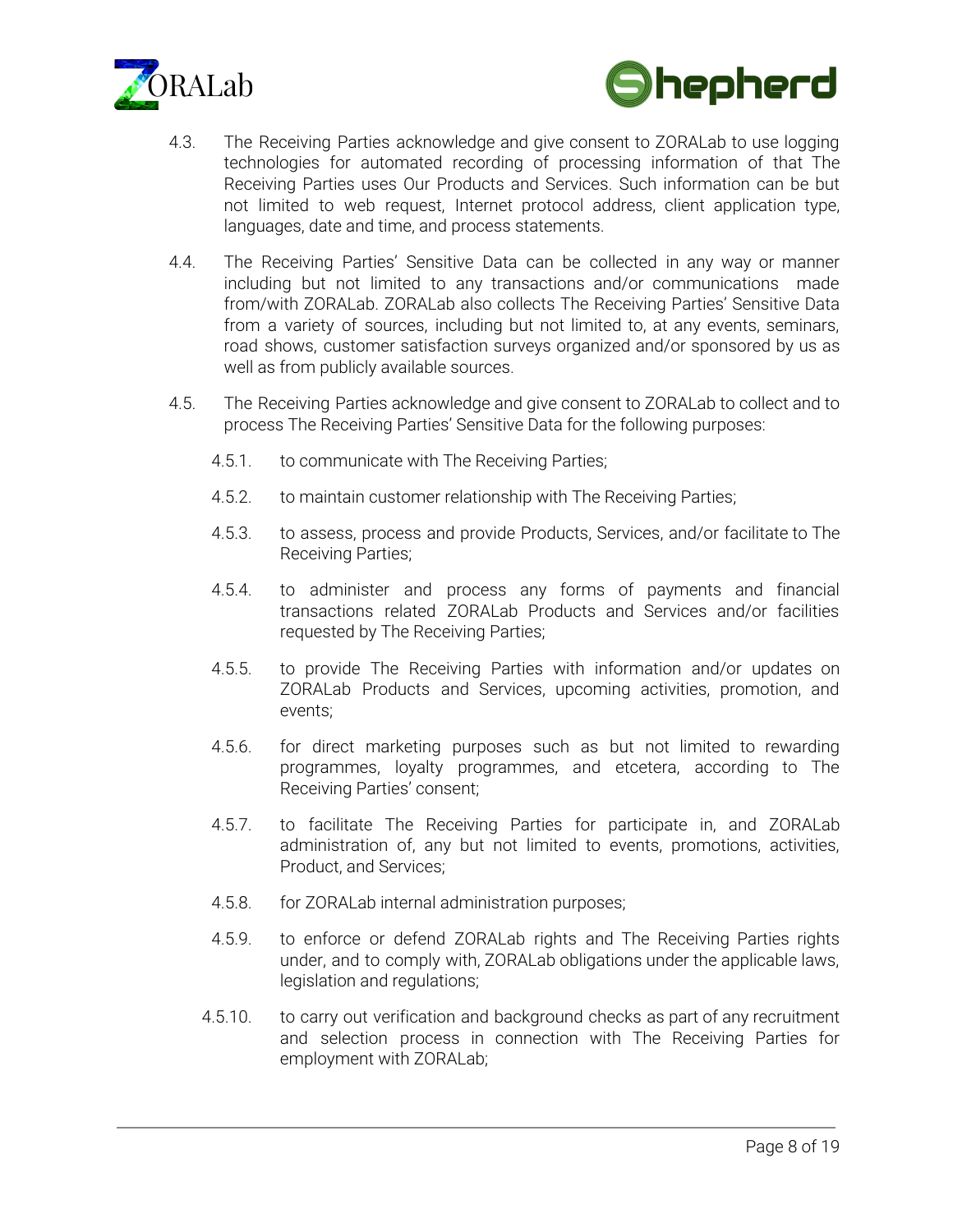



- 4.5.11. to share any of The Receiving Parties' Personal Data with the auditor for our internal and reporting purposes;
- 4.5.12. for meeting any applicable legal or regulatory requirements and making disclosure under the requirements of any applicable law, regulation, direction, court order, by-law, guideline, circular or code applicable to ZORALab;
- 4.5.13. for audit, risk management, and security purposes;
- 4.5.14. for detecting, investigating, and preventing fraudulent, prohibited or illegal activities;
- 4.5.15. for enabling us to perform our obligations and enforce our rights under any agreements or documents that ZORALab are a party to;
- 4.5.16. to transfer or assign our rights, interests, and obligations under any agreements entered into with ZORALab;
- 4.6. The Receiving Parties acknowledge that ZORALab has placed technologies and standards to protect The Receiving Parties' stored and transmitted PII given to ZORALab.
- 4.7. While ZORALab are committed to protect The Receiving Parties' Sensitive Data, The Receiving Parties acknowledge that ZORALab does not guarantee unauthorized or accidental access to such data.
- 4.8. Due to the global nature of ZORALab businesses, for the purposes set out in this General Terms and Conditions, The Receiving Parties hereby granted ZORALab to transfer Sensitive Data to parties such as but not limited to, datacenter located in other countries that may have a different data protection regime that is found in Malaysia.
- 4.9. Where transfer stated in section 4.8 is performed, the Receiving Parties acknowledge that ZORALab will take appropriate steps to ensure the overseas recipient of Sensitive Data is bound by legally enforceable obligations to provide a standard of protection to that Sensitive Data that is comparable to that of the Malaysia Personal Data Protection Act 2010.

#### **5. The Receiving Parties' Responsibilities**

- 5.1. The Receiving Parties SHALL:
	- 5.1.1. Provide accurate and complete PII to ZORALab and inform ZORALab immediately of any changes to the Receiving Parties' PII including electronics and physical addresses and/or employment or business;
	- 5.1.2. Only use the Products and Services for its specified purposes;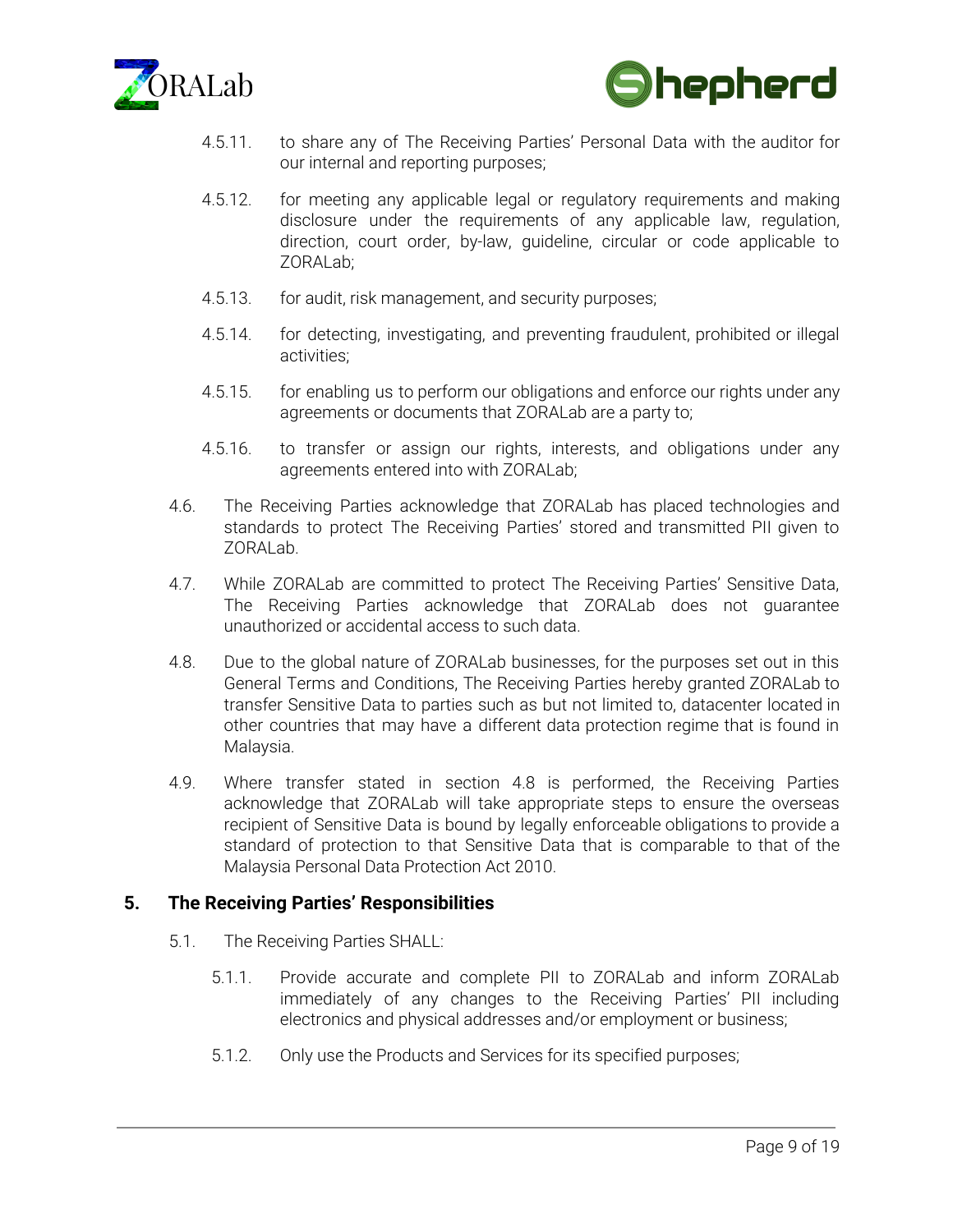



- 5.1.3. Complies to Notices and instructions provided by ZORALab;
- 5.1.4. Be responsible for all equipment and software necessary to use the Products and Services and for the security and integrity of all information data transmitted, disclosed, and/or obtained via the use of our Products and Services.
- 5.1.5. Agrees, consents, allows and has no objections to ZORALab in extracting PII or any other data required to be used as evidence in court when necessary.
- 5.1.6. Be responsible for all usage and charges for the Products and Services, including to payment and service charges and any related charges related to ZORALab pursuant to this Agreement in a timely manner.
- 5.1.7. Be responsible for protecting any, but not limited to, username, passwords, 2-factor authentication token and its generator (collectively known as "Authentication Credentials") at all times and not releasing to other entities such as third-party or any person.
- 5.1.8. Notify ZORALab immediately for any unauthorized usage and/or access to the Receiving Parties' PII and authentication credentials and all its activities.
- 5.1.9. Notify ZORALab immediately for any compromised Authentication Credentials.
- 5.1.10. Comply with all applicable laws of Malaysia related to the use of the Products and Services.
- 5.1.11. Take responsible steps to prevent fraudulent, improper, or illegal use of the Products and Services.
- 5.1.12. Cease to utilize the Products and Services as may be required by ZORALab.
- 5.1.13. Indemnify and shall keep ZORALab indemnified from any loss, damage, liability or expense arising from any claims from libel, privacy and/or copyright infringement, patent, breach of confidence, or breach of any law or regulations whatsoever arising from data transmitted, received or stored via the Products and Services or part thereof and for all claims arising from the Receiving Parties unauthorized use or exploitation of the Products and Services.
- 5.1.14. Comply with the Terms and Conditions of this Agreement.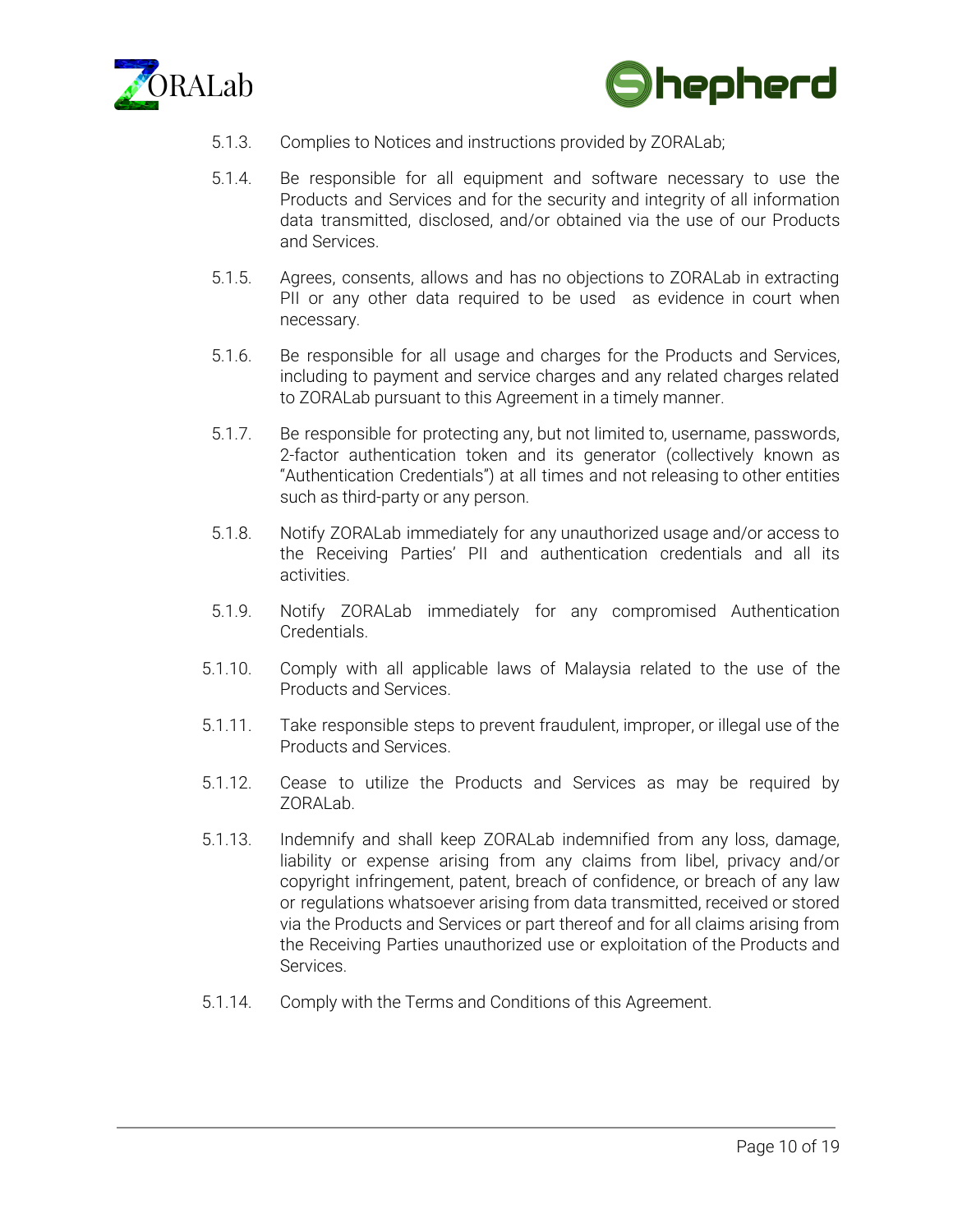



- 5.1.15. If the Receiving Parties are below 18 years old, that Receiving Party shall require his/her parent or legal guardian's permission to use any ZORALab Products and Services.
- 5.2. The Receiving Parties SHALL NOT:
	- 5.2.1. Bypass, remove, deactivate, impair, descramble, decipher, decompile, disassemble, or reverse engineer any part of the Products and Services.
	- 5.2.2. Use, display, mirror or frame any individual elements or whole Web Portal and its contents, ZORALab's name, any ZORALab's trademark, logo or other proprietary information without ZORALab's express consent.
	- 5.2.3. Attempt to probe, scan, breach, or test any vulnerability including security or authentication measures of ZORALab systems or network communications without explicit written approval.
	- 5.2.4. Attempt to interfere with ZORALab and its customers from proper use and actions such as sending malware, overloading, flooding, spamming, or mail-bombing.
	- 5.2.5. Collect and/or store any Sensitive Data from any ZORALab assets without written approval.
	- 5.2.6. Impersonate or misrepresent any person or entity including ZORALab.
	- 5.2.7. Create, recreate, distribute, or advertise index of any significant portion of the Products and Services without ZORALab written approval.

## **6. ZORALab Liability**

- 6.1. ZORALab shall not be liable to the Receiving Parties or anyone else for any direct, indirect, special, exemplary, and consequential types of losses, injury, damages or whatsoever including but not limited to lost of use, data, revenue or profits, in actions of contract, negligence or other actions arising out or in connection with the use of Products and Services.
- 6.2. ZORALab shall not be responsible or liable to any link to third party's Content which is clicked/activated by the Receiving Parties from any User Interfaces provided by ZORALab.
- 6.3. ZORALab shall not be liable for, and the Receiving Parties agree to indemnify ZORALab against all claims, losses, liabilities, proceedings, demands, costs, and expenses, including legal fees which may result or which ZORALab may sustain in connection with or arising from the Product and Services used by the Receiving Parties.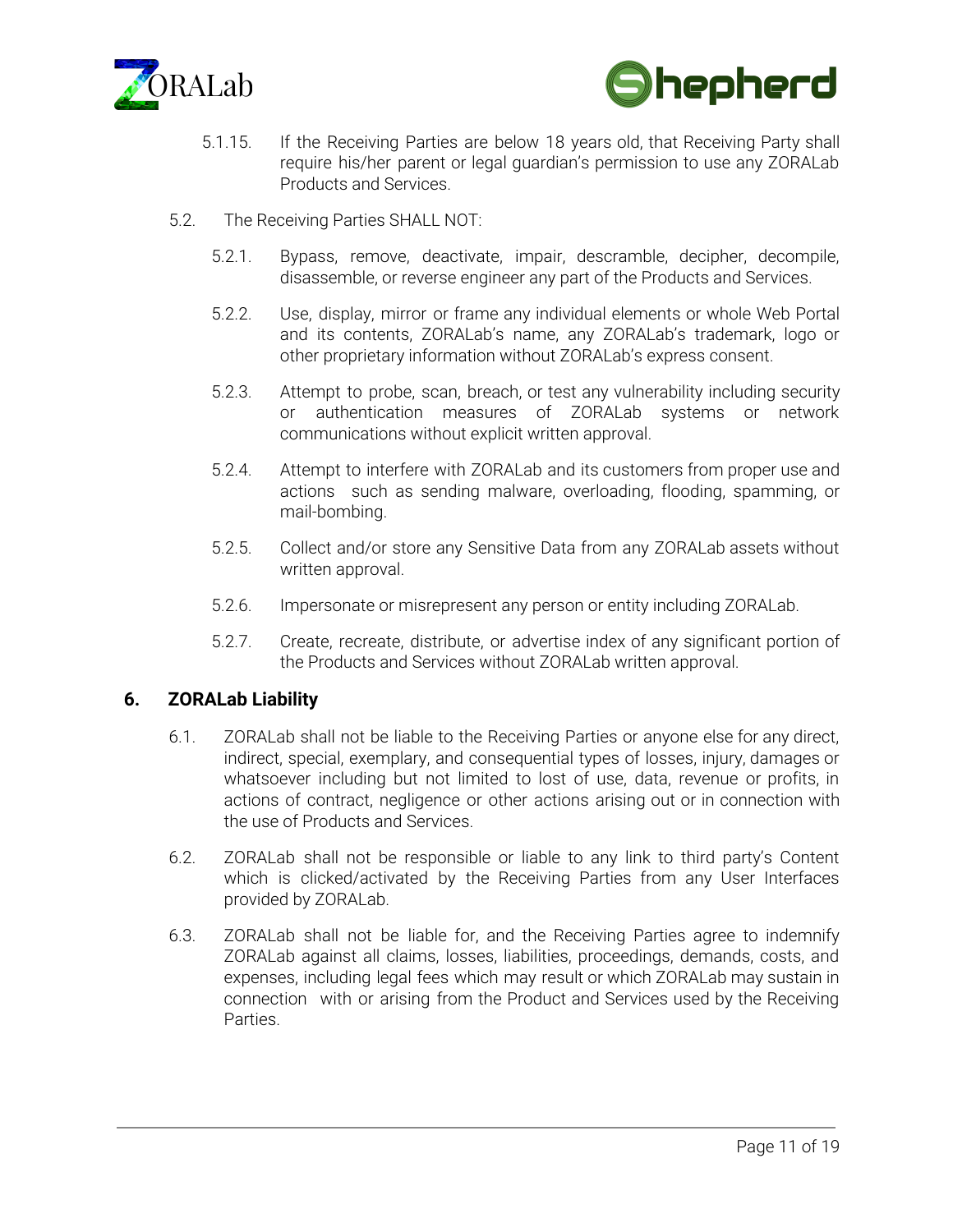



- 6.4. Without prejudice to the forgoing, in the event of a court or tribunal holds ZORALab liable for any breach or default by ZORALab, the Receiving Parties agree that the amount damages payable by ZORALab to the Receiving Parties shall not at any time exceed the sum of MYR300.00 notwithstanding any order, decree, or judgement obtained by the Receiving Parties.
- 6.5. Without limiting the generality of any provision in this Agreement, ZORALab shall not be liable for any failure to perform its obligations herein caused by an act of God, insurrection or civil disorder, military operations, act of terrorism, emergency, acts or omission of Goverment, or any competent authority, labour trouble or industrial disputes of any kind, fire, lightning, subsidence, explosion, floods, acts of omission of persons or bodies for whom ZORALab has no control over or any cause outside ZORALab's reasonable control.
- 6.6. The Products and Services may occasionally be affected by interference caused by objects beyond ZORALab's control such as radio interferences, room temperature fluctuation, power disruptions, and weather conditions. In the event of such interference, ZORALab shall not hold liable for any inability to use or access Products and Services.

## **7. Proprietary Rights, Licenses, and Restrictions**

- 7.1. All Contents in and to the Products and Services are owned by ZORALab. Such rights are protected by Malaysian copyright laws, other applicable copyright laws, and international treaty provisions. ZORALab retains all rights not expressly granted herein.
- 7.2. Except where Content is expressly stated to the contrary all persons featured in the Products and Services are in no way associated, linked or affiliated with ZORALab and the Receiving Parties should not rely on the existence of such connection or affiliation. Any trademarks/names featured on the Products and Services are owned by the respective trademark owners and any assertion is in no way endorsed by or connected to ZORALab.
- 7.3. ZORALab grants the Receiving Parties a limited access to make personal, non-commercial use of the Contents from the Products and Services with the adherence to the Terms and Conditions herein.

#### **8. Governing Laws**

8.1. The Agreement shall be governed and constructed in accordance with the laws of Malaysia, excluding conflict of law rules. Parties agree to submit to the exclusive jurisdiction of Malaysian courts.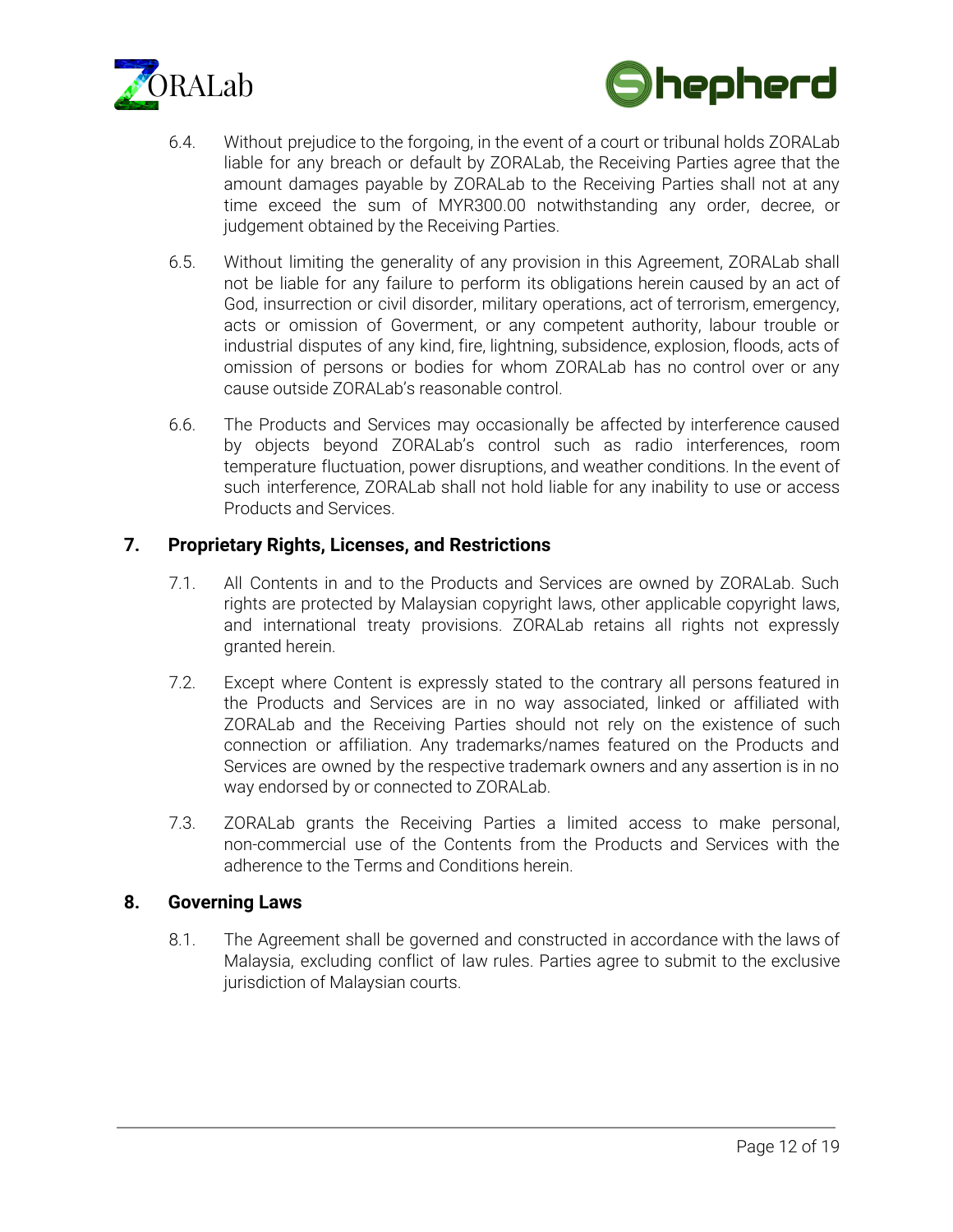



## **9. Notices**

- 9.1. All Notices to be given to by ZORALab under the Agreement will be in writing sent to the Receiving Parties last known electronics and/or physical address.
- 9.2. All Notices to be given by the Receiving Parties to ZORALab under the agreement must be in writing and sent to the following electronic email addresses:
	- 9.2.1. [hello@zoralab.com](mailto:hello@zoralab.com) and/or,
	- 9.2.2. [legal@zoralab.com](mailto:legal@zoralab.com)
- 9.3. All Notices given by ZORALab to the Receiving Parties pursuant to this clause shall be deemed to have served if:
	- 9.3.1. Sent by registered post, on the third Working Day after the date of posting irrespective of whether it is returned or undelivered;
	- 9.3.2. Sent by ordinary post, on the fifth Working Days after the date of posting irrespective of whether it is returned undelivered;
	- 9.3.3. Sent by email post, upon emailing out;
	- 9.3.4. Hand delivered, upon delivery;
	- 9.3.5. Sent by facsimile, upon successful completion of transmission as evidence by a transmission report;

#### **10. Suspension or Terminations**

- 10.1. The Receiving Parties may at any time terminate the Agreement by giving ZORALab prior written notice. The Products and Services shall be deemed terminated within 5 Working Days from the receipt of the termination notice by ZORALab.
- 10.2. ZORALab reserves the right to cancel, withdraw, terminate, or suspend the Products and Services for any reason whatsoever at its sole discretion by the way of a written notice to the Receiving Parties and the Receiving Parties agree that ZORALab shall not be liable for such cancellation, withdrawal, termination, and suspension.

#### **11. Product Availability and Specifications**

- 11.1. ZORALab does not represent nor warrant the descriptions of the Product in ZORALab are accurate and complete.
- 11.2. The Products sold are subjected to availability and ZORALab will not be charged for Products that are unavailable.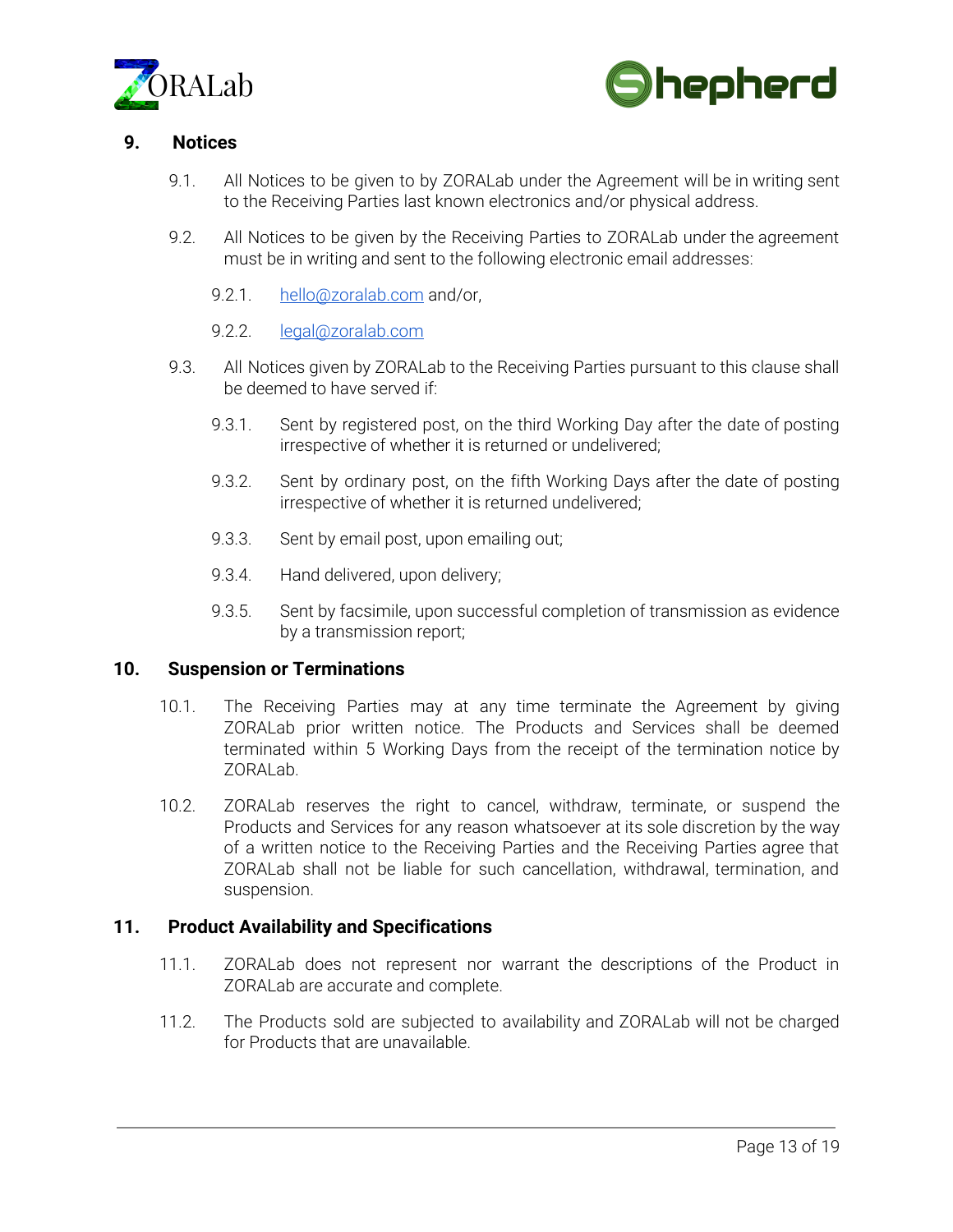



- 11.3. Once the Product and Service is sold out, its notification of the unavailability will be made on the Web Portal at the earliest opportunity.
- 11.4. By purchasing the Product, it is deemed to the agreement of the terms and conditions of the relevant ZORALab's Product.

## **12. Product Pricing**

- 12.1. The Receiving Parties shall be charged for each purchase of the Products based on the respective Charges prominently displayed at the Web Portal.
- 12.2. Notwithstanding the Charges imposed in Clause 12.1 above, the Receiving Parties shall be charged with:
	- 12.2.1. Standard shipping or handling charges prescribed by ZORALab at the point of purchase.
- 12.3. ZORALab endeavours to provide current and accurate information on the Web Portal. Nevertheless, misprints and other errors may occur. Accordingly, ZORALab reserves the rights to change prices, fees, and changes of the Products made available via Web Portal at any time and from time to time without any notice of liability.

#### **13. Payments**

- 13.1. ZORALab accepts payment via the available Payment Methods in Malaysian Ringgit for the purchase of a Product.
- 13.2. ZORALab shall have absolute right to suspend or terminate any purchase that is illegal and unauthorized.
- 13.3. By making an offer to buy a Product, ZORALab is authorized to transmit or to obtain information (including updated information) including, but not limited to, the credit card number or credit reports, authenticate of the identity, validate the credit card, obtaining an initial credit card authorization, and to authorize individual purchase transactions from third parties from time to time.
- 13.4. In the event that the Payment Method is rejected by the issuing Bank or financial institutions, ZORALab shall not be liable for any claims, demands, disputes, or losses resulting from the rejection.
- 13.5. ZORALab will take responsible care, as long as it is within ZORALab's power to do so, to keep the purchase details and payments secure, but will not be liable for any losses on unauthorized access by any third parties.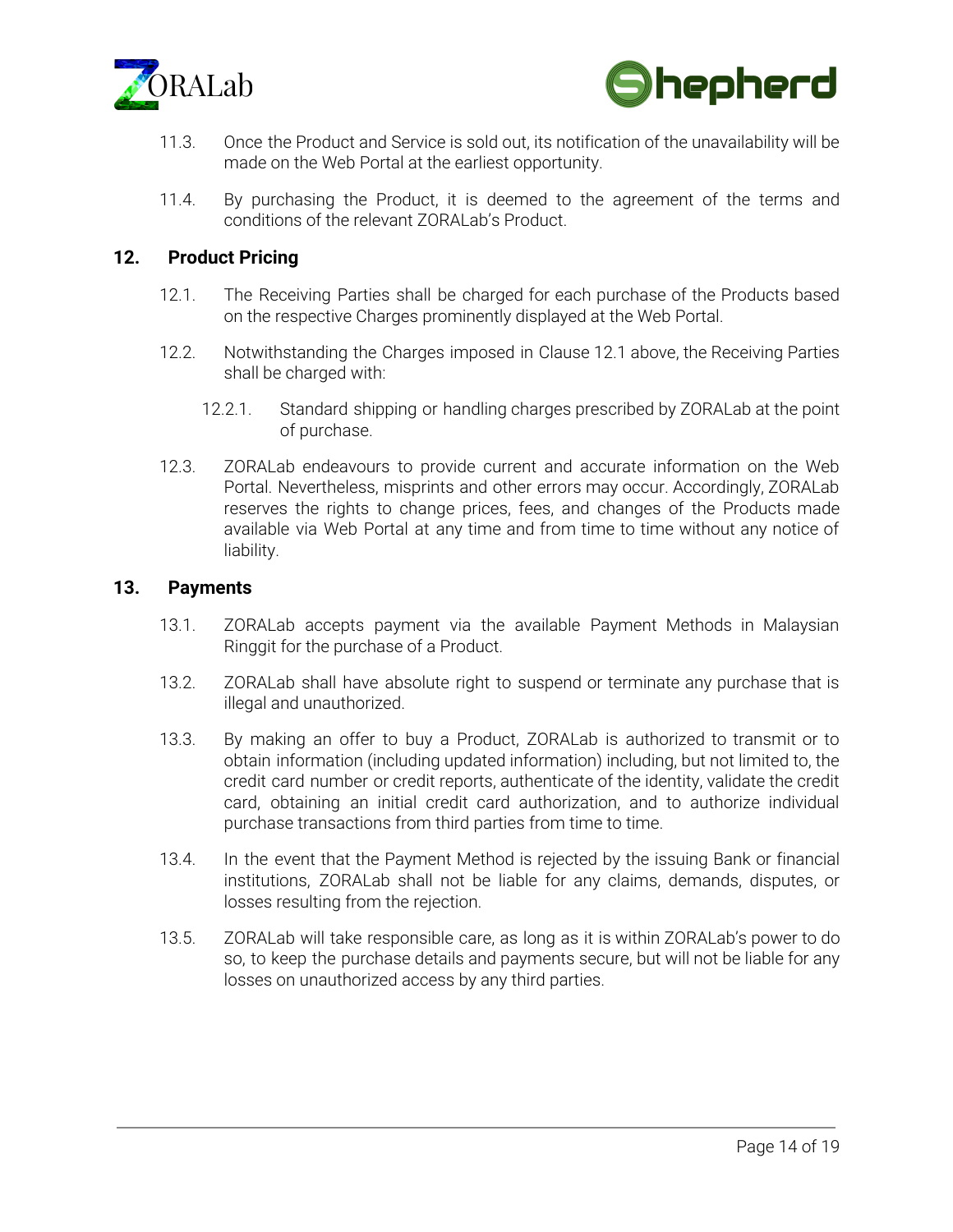



## **14. Deposit**

- 14.1. ZORALab may request for advance payment for registration of the Product [which may include without limitation a refundable deposit ("Deposit")].
- 14.2. ZORALab reserves the right to utilise the Deposit to offset any amount due to ZORALab including but not limited to any outstanding Payment ("Payment") under any of the Receiving Party's Account.
- 14.3. Subject to Clause 14.2 above, any balance of Deposit will be returned within four (4) months from the date of termination of the Agreement, subject to the deduction of any amount claimed by ZORALab in the event of the breach of any clause of the Agreement.

### **15. Shipping Policy**

- 15.1. All deliveries of the Products will be made by ZORALab fulfillment partner or any other courier services as may be appointed by ZORALab from time-to-time and ZORALab is unable to control their delivery times.
- 15.2. ZORALab will use commercially reasonable efforts to deliver the Product as quickly as possible and within the time period indicated.
- 15.3. Once the Product is dispatched, the Receiving Parties will receive a notification such as but not limited to email notification about the delivery alongside its tracking methods.
- 15.4. All parcels will be delivered to the address specified in the confirmed order. Third-party collection of the Product is not allowed.
- 15.5. Shipping address cannot be changed after the payment is done.
- 15.6. ZORALab shall not be held liable for delivery to the wrong address due to incorrect information provided by the Receiving Parties.
- 15.7. Products not delivered after 3 times will be returned to the courier agency collection carrier and need to self-collect within the specified collection date by the said courier agency. Additional fees may be imposed if additional delivery is required.
- 15.8. All non-delivered, uncollected, and unclaimed Products within the specified self-collection date will be returned to ZORALab and no refund will be given.
- 15.9. Shipping charges are determined by the courier agency, which are determined by Product's packet size, weight, and delivery location.
- 15.10. Risk of loss and damages of the Products will be passed on the date when the Products have been delivered out.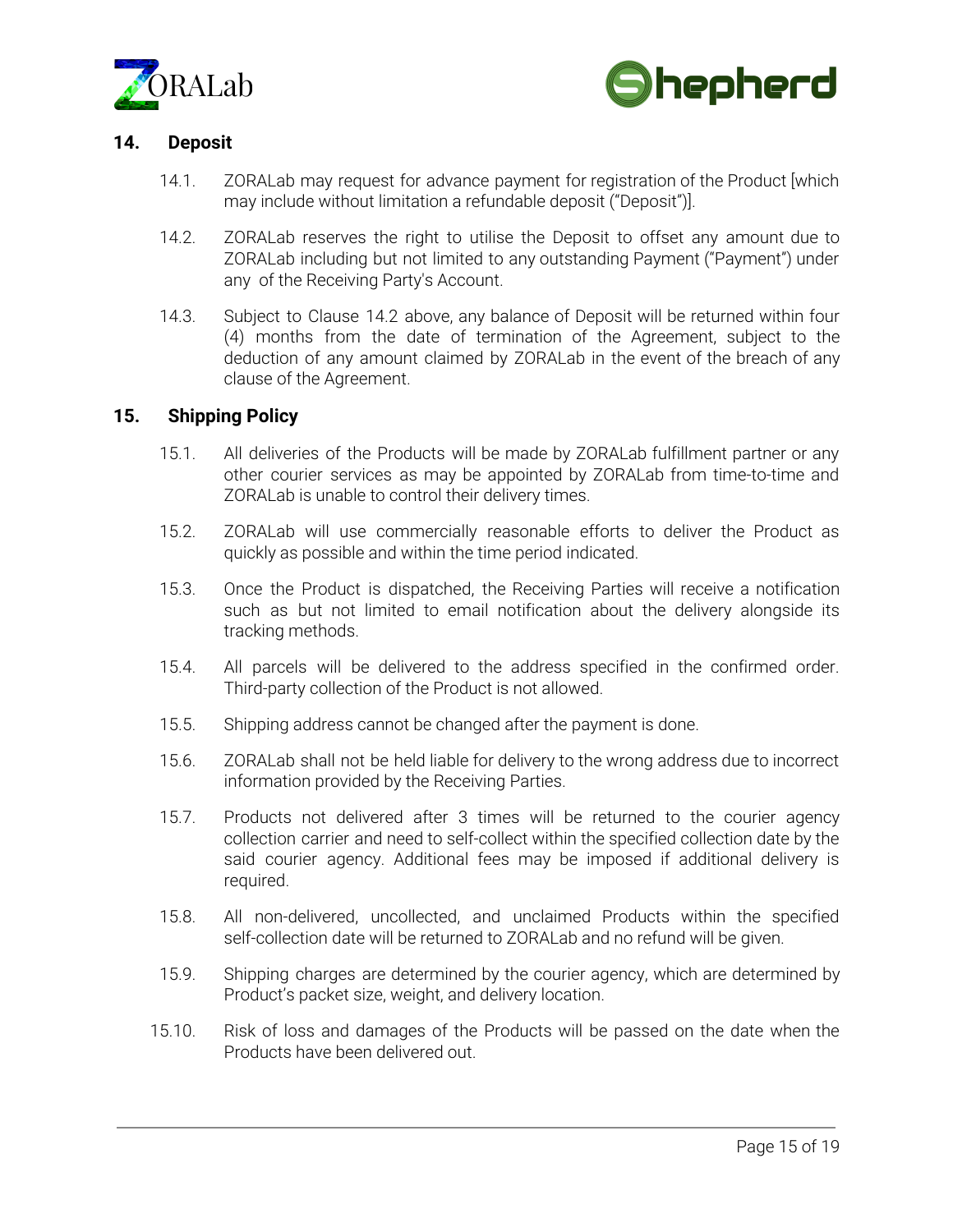



### **16. Claims and Warranty**

- 16.1. In the event of claims, the original receipt and/or any relevant Notice, and assets if any in full original packaging must be produced back to ZORALab's office or manufacturers' service centre.
- 16.2. All Products sold on the Web Portal are subjected to the relevant manufacturer's warranty.
- 16.3. Any warranty or claims is void if:
	- 16.3.1. breached the terms of any manufacturers' warranty such as, but not limited to, damaged devices due to negligence, unauthorized usage, services, repairs, and alterations.
	- 16.3.2. breached the terms of warranty of the Product such as, but not limited to, damaged devices due to negligence, unauthorized usage, services, repairs, and alterations.

### **17. Miscellaneous**

- 17.1. No rule of construction or interpretation shall apply to prejudice the interest of the party preparing the Agreement.
- 17.2. The Agreement constitutes the entire agreement between the parties concerning the subject matter herein and supersedes all previous agreements, understanding, proposals, representations, and warranties relating to the subject matter.
- 17.3. Those clauses which by their nature would survive the termination of the Agreement shall so survive.
- 17.4. Time whenever referred to in this Agreement shall be of the essence.
- 17.5. The Agreement shall be binding on and shall inure for the benefit of each Party's permitted assigns, successors in title, personal representatives, executors, and administrators.
- 17.6. The Receiving Parties shall bear all stamp duty, service tax charges, or any other cost or charges imposed by law in connection with the preparation of the Agreement and/or the provision of Products and Services.
- 17.7. An expression importing a natural person includes any company, partnership, joint venture, association, corporation or other body and any governmental agency.
- 17.8. Notwithstanding anything to the contrary, the Receiving Parties hereby agree to be bound by the terms of service, policies, and procedures and/or any variations, additions, or amendments made thereto, as may be determined by ZORALab at any time.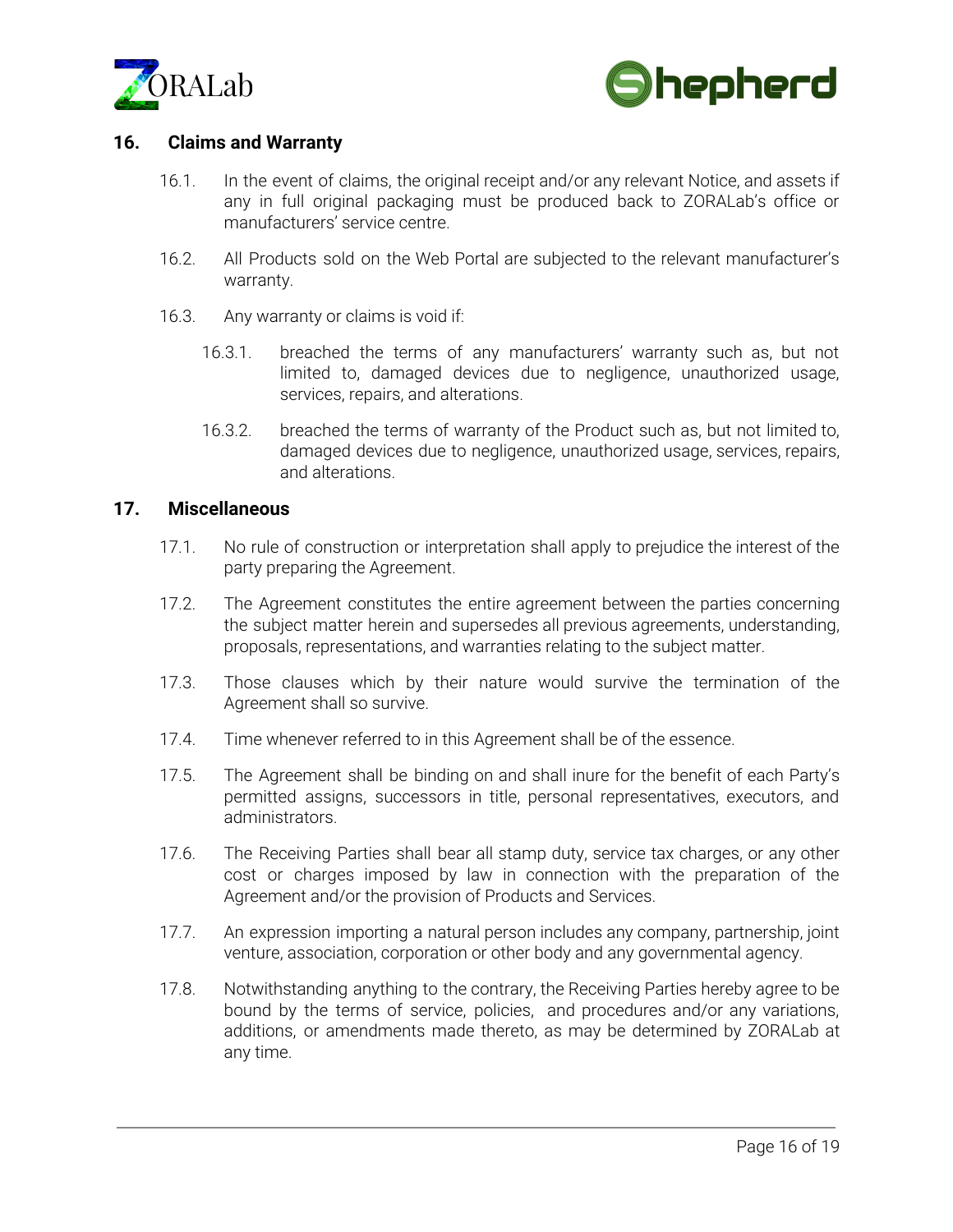



17.9. If any part of this Agreement is, for any reason, declared invalid or unenforceable, the validity of the remaining part shall remain in full force and effect as if this Agreement had been executed without the invalid parts.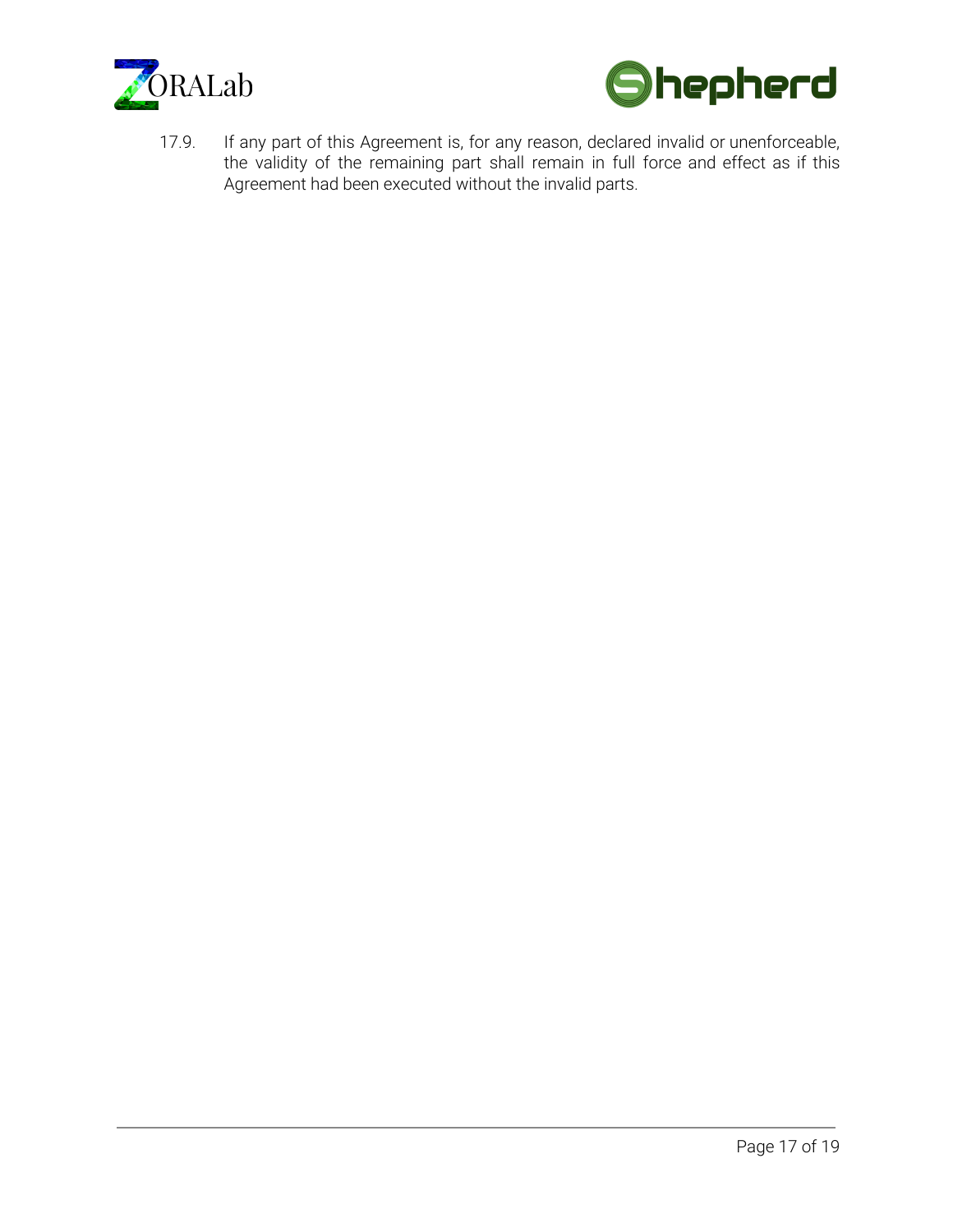



# **APPENDIX II**

# List of Monitoring Tasks

|           | Table 1 - Network Monitoring Tasks (Internet Service Provider)                                                                                              |
|-----------|-------------------------------------------------------------------------------------------------------------------------------------------------------------|
| $N-ISP-1$ | Internet connection is available for the permise from ISP.                                                                                                  |
| N-ISP-2   | ISP connection configurations are documented and updated.                                                                                                   |
| N-ISP-3   | ISP connection module is configured correctly for Internet port, media port,<br>and IP-Phone port.                                                          |
| N-ISP-4   | Network cables are connected in a maintainable manner.                                                                                                      |
|           | Table 2 - Network Monitoring Tasks (Network Router Setup)                                                                                                   |
| N-RTR-1   | Review Internet and Intranet connectivity speed.                                                                                                            |
| N-RTR-2   | Review Internet Secure Connection (example but not limited to: SSL, and SSH)<br>health such as, but not limited to, malpractices or misused in the permise. |
| N-RTR-3   | Review all connected devices fixed IP connectivity and update device's<br>MAC-IP table.                                                                     |
| N-RTR-4   | Review router and switches network mapping and topologies for premise.                                                                                      |
| N-RTR-5   | Review potential risks for current network physical infrastructures and<br>highlight all the identified risks to the Receiving Party.                       |
| N-RTR-6   | Review and update router Access Credentials to match sufficient confidence<br>level.                                                                        |
| N-RTR-7   | Review router's loading performance.                                                                                                                        |
| N-RTR-8   | Review Intranet firewall shielding configurations.                                                                                                          |
| N-RTR-9   | Update maintenance documentations to the latest.                                                                                                            |